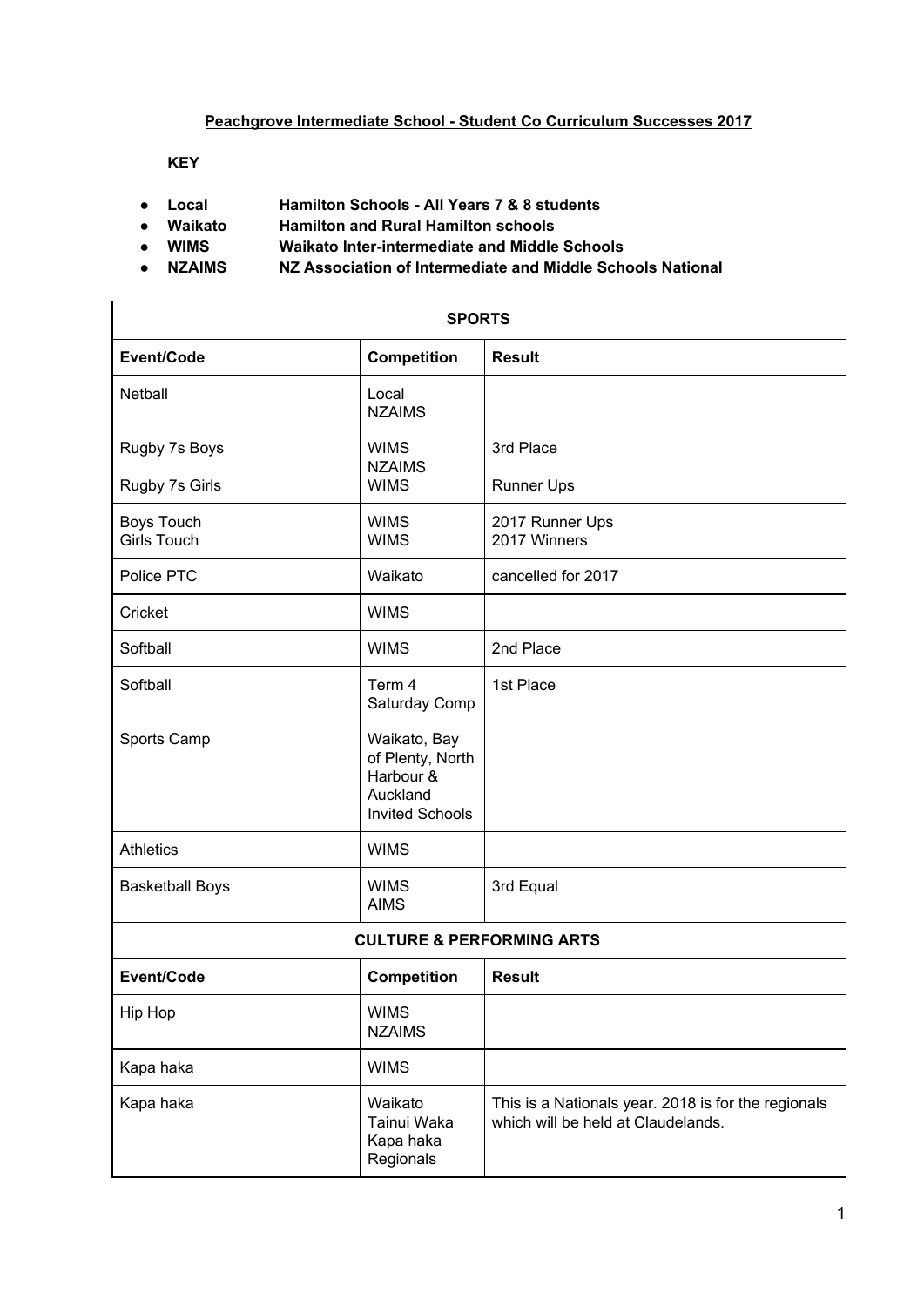| Ki O Rahi                 | <b>WIMS</b>                                                         |                                                                                                                                                                                                                                                                                                                                                                                                      |  |  |
|---------------------------|---------------------------------------------------------------------|------------------------------------------------------------------------------------------------------------------------------------------------------------------------------------------------------------------------------------------------------------------------------------------------------------------------------------------------------------------------------------------------------|--|--|
| Theatresports             | <b>WIMS</b>                                                         |                                                                                                                                                                                                                                                                                                                                                                                                      |  |  |
| <b>ACADEMIC</b>           |                                                                     |                                                                                                                                                                                                                                                                                                                                                                                                      |  |  |
| Event/Code                | Competition                                                         | <b>Result</b>                                                                                                                                                                                                                                                                                                                                                                                        |  |  |
| <b>BayMaths</b>           | Bay of Plenty<br><b>Hamilton</b><br>Rotorua<br>Hastings<br>Taranaki | Year 8: 1st place out of 35 teams. (Hamish Kerr,<br>Hamish Morgan, Notus Rivers)<br>Year 7: 3rd place out of 32 teams. (Raihan Aizam,<br>Ziad Arif, Maryam Habib)<br><b>Top School</b>                                                                                                                                                                                                               |  |  |
| WaiMaths                  | Waikato                                                             | Year 7: 6th Place out of 25 teams (Raihan Aizam,<br>Ziad Arif, Maryam Habib)<br>Year 8: 3rd Place out of 24 teams (Hamish Kerr,<br>Hamish Morgan, Notus Rivers)                                                                                                                                                                                                                                      |  |  |
| Chess                     | <b>WIMS</b>                                                         | Interschools 2017 = A Team 4th, B Team 6th                                                                                                                                                                                                                                                                                                                                                           |  |  |
| <b>ICAS</b>               | National                                                            | <b>ICAS 2017 Results</b>                                                                                                                                                                                                                                                                                                                                                                             |  |  |
| Literature Quiz           | Waikato                                                             | 38/62 teams                                                                                                                                                                                                                                                                                                                                                                                          |  |  |
| <b>Science Fair</b>       | Waikato                                                             | NIWA Waikato Science and Technology Fair<br>Beth Clearwater - Second in Year 7 Living World<br>Amy-Leigh King-Marshall - Highly Commended<br>Year 8 Living World<br>Alisa Masters - Highly Commended Year 8<br>Material World<br>Libby Strawbridge - Sociological Association<br>Award for best project involving a sociological<br>study.<br>Daniel Kim - Highly Commended Year 7 Material<br>World |  |  |
| <b>Spelling Bee</b>       | Waikato                                                             | Top School - shared with Berkley<br>Isabel Paul - Yr 7 Winner.<br>Y7: Raihan Aizam, Maryam Habib, Isabel Paul<br>Y8: Hamish Morgan, Notus Rivers, Rebecca Yuan                                                                                                                                                                                                                                       |  |  |
| <b>Speech Competition</b> | <b>WIMS</b>                                                         | Ella Pundak - 2nd                                                                                                                                                                                                                                                                                                                                                                                    |  |  |
| Otago Maths               | New Zealand                                                         | Hamish Kerr - \$25 book voucher - top PG score                                                                                                                                                                                                                                                                                                                                                       |  |  |